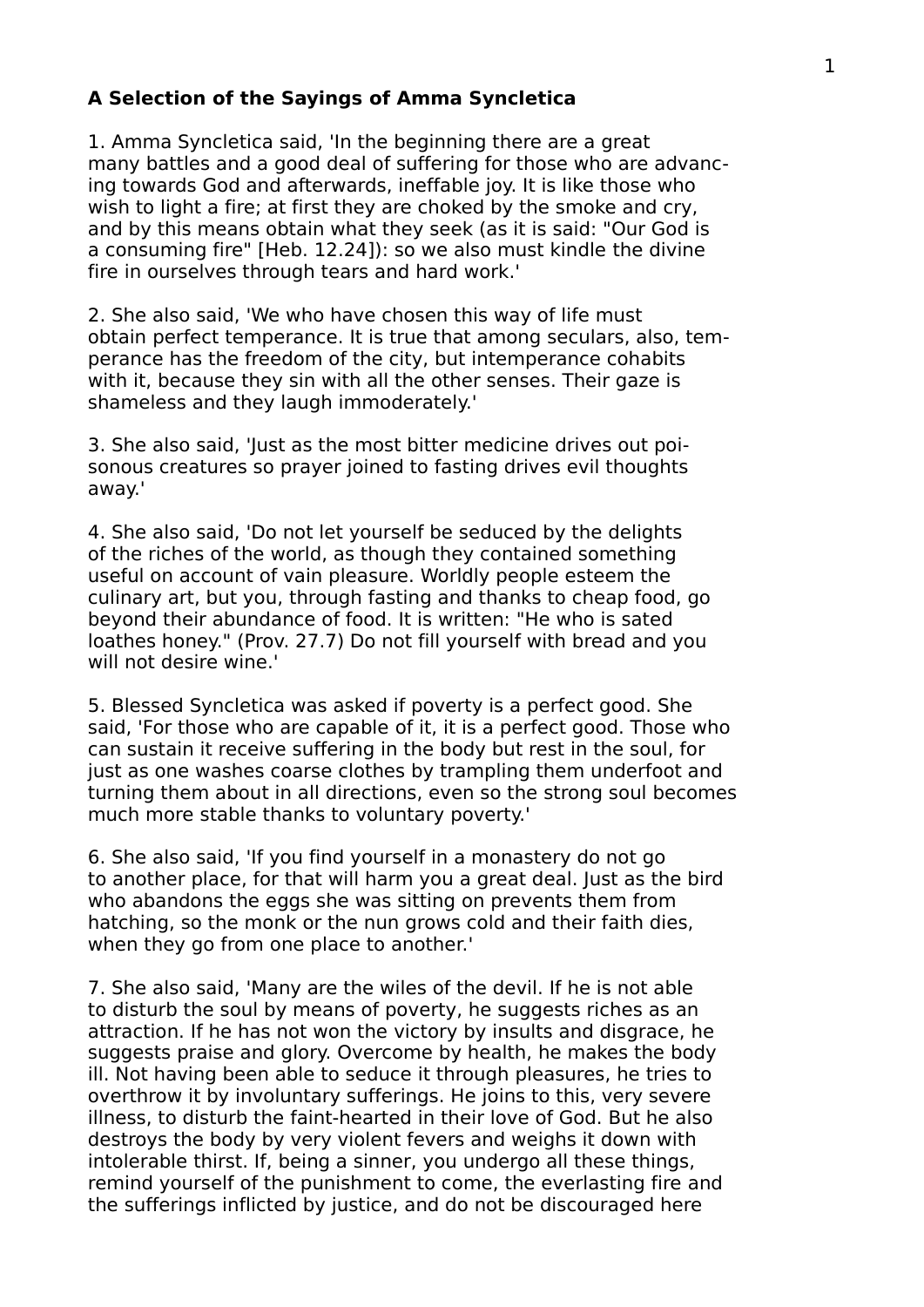and now. Rejoice that God visits you and keep this blessed saying on your lips: "The Lord has chastened me sorely but he has not given me over unto death." (Ps. 118.18) You were iron, but fire has burnt the rust off you. If you are righteous and fall ill, you will go from strength to strength. Are you gold? You will pass through fire purged. Have you been given a thorn in the flesh? (2 Cor. 12.1) Exult, and see who else was treated like that; it is an honour to have the same sufferings as Paul. Are you being tried by fever? Are you being taught by cold? Indeed Scripture says: "We went through fire and water; yet thou has brought us forth to a spacious place." (Ps. 66.12) You have drawn the first lot? Expect the second. By virtue offer holy words in a loud voice. For it is said: "I am afflicted and in pain." (Ps. 69.29) By this share of wretchedness you will be made perfect. For he said: "The Lord hears when I call him." (Ps. 4.3) So open your mouth wider to be taught by these exercises of the soul, seeing that we are under the eyes of our enemy.'

8. She also said, 'If illness weighs us down, let us not be sorrowful as though, because of the illness and the prostration of our bodies we could not sing, for all these things are for our good, for the purification of our desires. Truly fasting and sleeping on the ground are set before us because of our sensuality. If illness then weakens this sensuality the reason for these practices is superfluous. For this is the great asceticism: to control oneself in illness and to sing hymns of thanksgiving to God.'

9. She also said, 'When you have to fast, do not pretend illness. For those who do not fast often fall into real sicknesses. If you have begun to act well, do not turn back through constraint of the enemy, for through your endurance, the enemy is destroyed. Those who put out to sea at first sail with a favourable wind; then the sails spread, but later the winds become adverse. Then the ship is tossed by the waves and is no longer controlled by the rudder. But when in a little while there is a calm, and the tempest dies down, then the ship sails on again. So it is with us, when we are driven by the spirits who are against us; we hold to the cross as our sail and so we can set a safe course.'

10. She also said, 'Those who have endured the labours and dangers of the sea and then amass material riches, even when they have gained much desire to gain yet more and they consider what they have at present as nothing and reach out for what they have not got. We, who have nothing of that which we desire, wish to acquire everything through the fear of God.'

11. She also said, 'Imitate the publican, and you will not be condemned with the Pharisee. Choose the meekness of Moses and you will find your heart which is a rock changed into a spring of water.'

12. She also said, 'It is dangerous for anyone to teach who has not first been trained in the "practical" life. For if someone who owns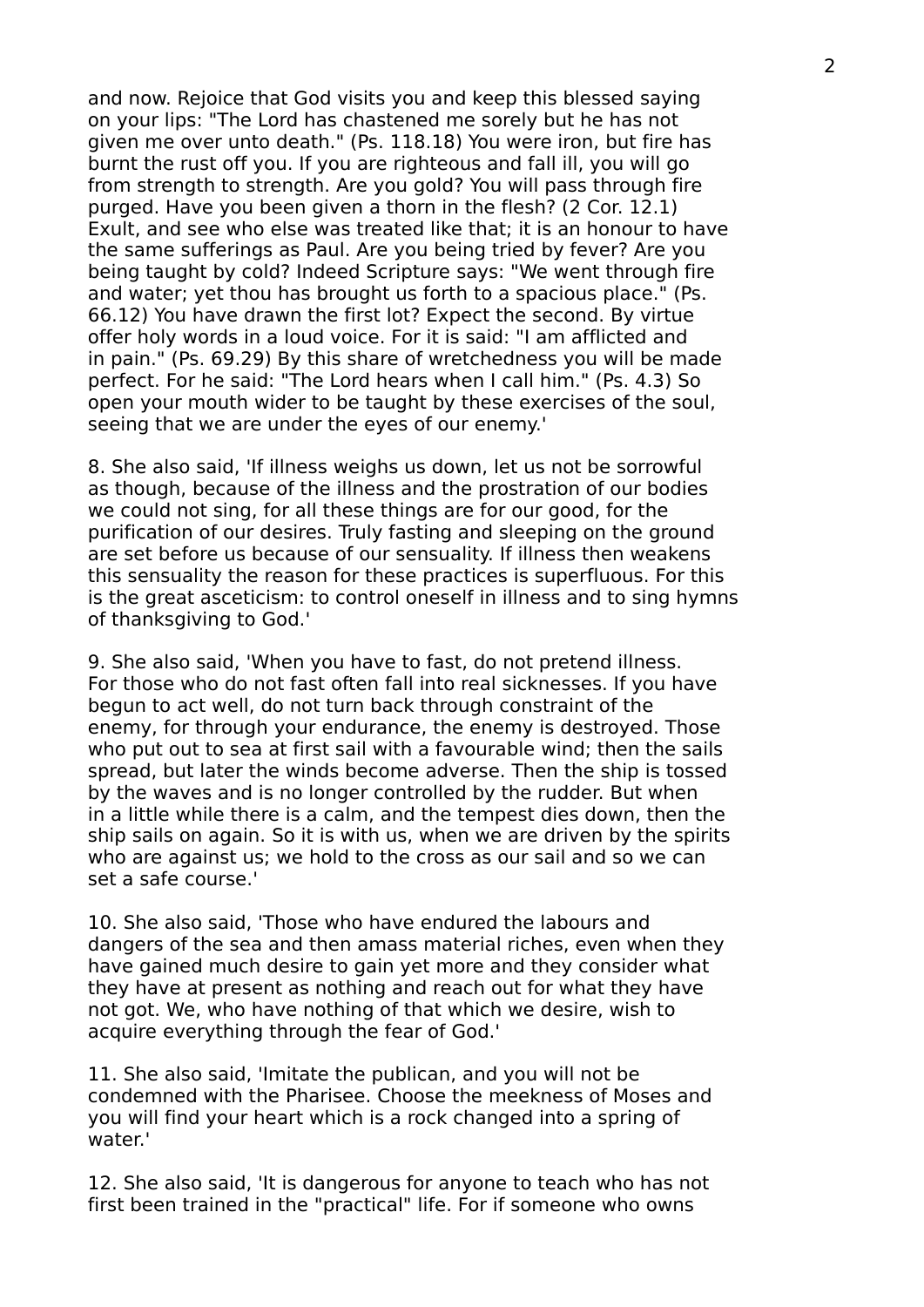a ruined house receives guests there, he does them harm because of the dilapidation of his dwelling. It is the same in the case of someone who has not first built an interior dwelling; he causes loss to those who come. By words one may convert them to salvation, but by evil behaviour, one injures them.'

13. She also said, 'It is good not to get angry, but if this should happen, the Apostle does not allow you a whole day for this passion, for he says: "Let not the sun go down." (Eph. 4.25) Will you wait till all your time is ended? Why hate the man who has grieved you? It is not he who has done the wrong, but the devil. Hate sickness but not the sick person.'

14. She also said, 'Those who are great athletes must contend against stronger enemies.'

15. She also said, 'There is an asceticism which is determined by the enemy and his disciples practice it. So how are we to distinguish between the divine and royal asceticism and the demonic tyranny? Clearly through its quality of balance. Always use a single rule of fasting. Do not fast four or five days and break it the following day with any amount of food. In truth lack of proportion always corrupts. While you are young and healthy, fast, for old age with its weakness will come. As long as you can, lay up treasure, so that when you cannot, you will be at peace.'

16. She also said, 'As long as we are in the monastery, obedience is preferable to asceticism. The one teaches pride, the other humility.'

17. She also said, 'We must direct our souls with discernment. As long as we are in the monastery, we must not seek our own will, nor follow our personal opinion, but obey our fathers in the faith.'

18. She also said, 'It is written, "Be wise as serpents and innocent as doves." (Matt. 10.16) Being like serpents means not ignoring attacks and wiles of the devil. Like is quickly known to like. The simplicity of the dove denotes purity of action.'

19. Amma Syncletica said, 'There are many who live in the mountains and behave as if they were in the town, and they are wasting their time. It is possible to be a solitary in one's mind while living in a crowd, and it is possible for one who is a solitary to live in the crowd of his own thoughts.'

20. She also said, 'In the world, if we commit an offence, even an involuntary one, we are thrown into prison; let us likewise cast ourselves into prison because of our sins, so that voluntary remembrance may anticipate the punishment that is to come.'

21. She also said, 'Just as a treasure that is exposed loses its value, so a virtue which is known vanishes; just as wax melts when it is near